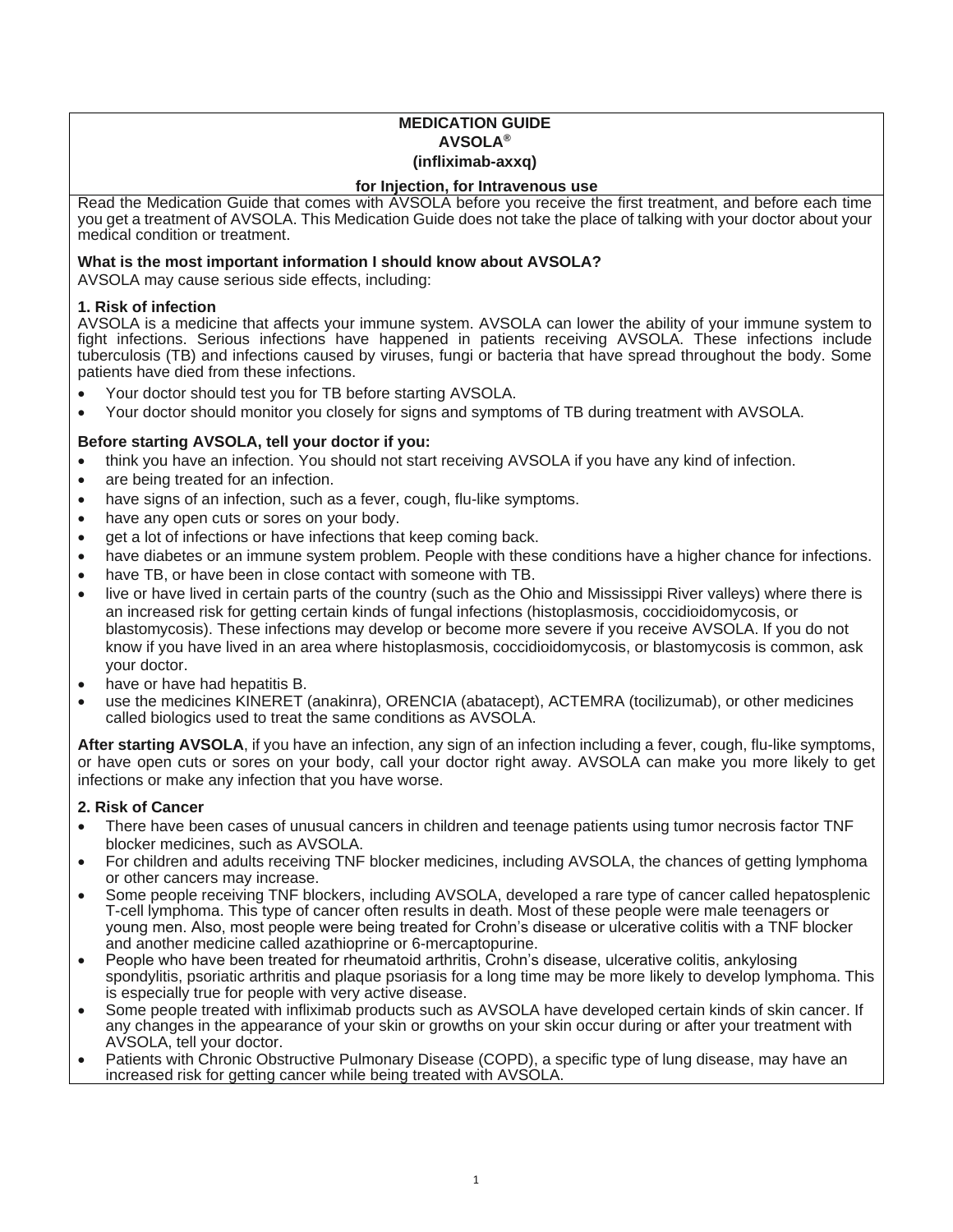- Some women being treated for rheumatoid arthritis with infliximab products have developed cervical cancer. For women receiving AVSOLA, including those over 60 years of age, your doctor may recommend that you continue to be regularly screened for cervical cancer.
- Tell your doctor if you have ever had any type of cancer. Discuss with your doctor any need to adjust medicines you may be taking.

See the section "**What are the possible side effects of AVSOLA?**" below for more information.

# **What is AVSOLA?**

AVSOLA is a prescription medicine that is approved for patients with:

- Rheumatoid Arthritis adults with moderately to severely active rheumatoid arthritis, along with the medicine methotrexate.
- Crohn's Disease children 6 years and older and adults with Crohn's disease who have not responded well to other medicines.
- Ankylosing Spondylitis in adults.
- Psoriatic Arthritis in adults.
- Plaque Psoriasis adult patients with plaque psoriasis that is chronic (does not go away), severe, extensive, and/or disabling.
- Ulcerative Colitis children 6 years and older and adults with moderately to severely active ulcerative colitis who have not responded well to other medicines.

AVSOLA blocks the action of a protein in your body called tumor necrosis factor-alpha (TNF-alpha). TNF-alpha is made by your body's immune system. People with certain diseases have too much TNF-alpha that can cause the immune system to attack normal healthy parts of the body. AVSOLA can block the damage caused by too much TNF-alpha.

# **It is not known if AVSOLA is safe and effective in children under 6 years of age.**

# **Who should not receive AVSOLA?**

You should not receive AVSOLA if you have:

- heart failure, unless your doctor has examined you and decided that you are able to receive AVSOLA. Talk to your doctor about your heart failure.
- had an allergic reaction to infliximab products, or any of the other ingredients in AVSOLA. See the end of this Medication Guide for a complete list of ingredients in AVSOLA.

# **What should I tell my doctor before starting treatment with AVSOLA?**

Your doctor will assess your health before each treatment.

Tell your doctor about all of your medical conditions, including if you:

- have an infection (see "**What is the most important information I should know about AVSOLA?**").
- have other liver problems including liver failure.
- have heart failure or other heart conditions. If you have heart failure, it may get worse while you receive AVSOLA.
- have or have had any type of cancer.
- have had phototherapy (treatment with ultraviolet light or sunlight along with a medicine to make your skin sensitive to light) for psoriasis. You may have a higher chance of getting skin cancer while receiving AVSOLA.
- have COPD, a specific type of lung disease. Patients with COPD may have an increased risk of getting cancer while receiving AVSOLA.
- have or have had a condition that affects your nervous system such as:
	- o multiple sclerosis, or Guillain-Barré syndrome, or
	- o if you experience any numbness or tingling, or
	- o if you have had a seizure.
- have recently received or are scheduled to receive a vaccine. **Adults and children receiving AVSOLA should not receive live vaccines (for example, the Bacille Calmette-Guérin [BCG] vaccine) or treatment with a weakened bacteria** (such as BCG for bladder cancer). Adults and children should have all of their vaccines brought up to date before starting treatment with AVSOLA.
- are pregnant or plan to become pregnant, are breastfeeding or plan to breastfeed. You and your doctor should decide if you should receive AVSOLA while you are pregnant or breastfeeding.

If you have a baby and you were receiving AVSOLA during your pregnancy, it is important to tell your baby's doctor and other health care professionals about your AVSOLA use so they can decide when your baby should receive any vaccine. Certain vaccinations can cause infections.

If you received AVSOLA while you were pregnant, your baby may be at higher risk for getting an infection. If your baby receives a live vaccine within 6 months after birth, your baby may develop infections with serious complications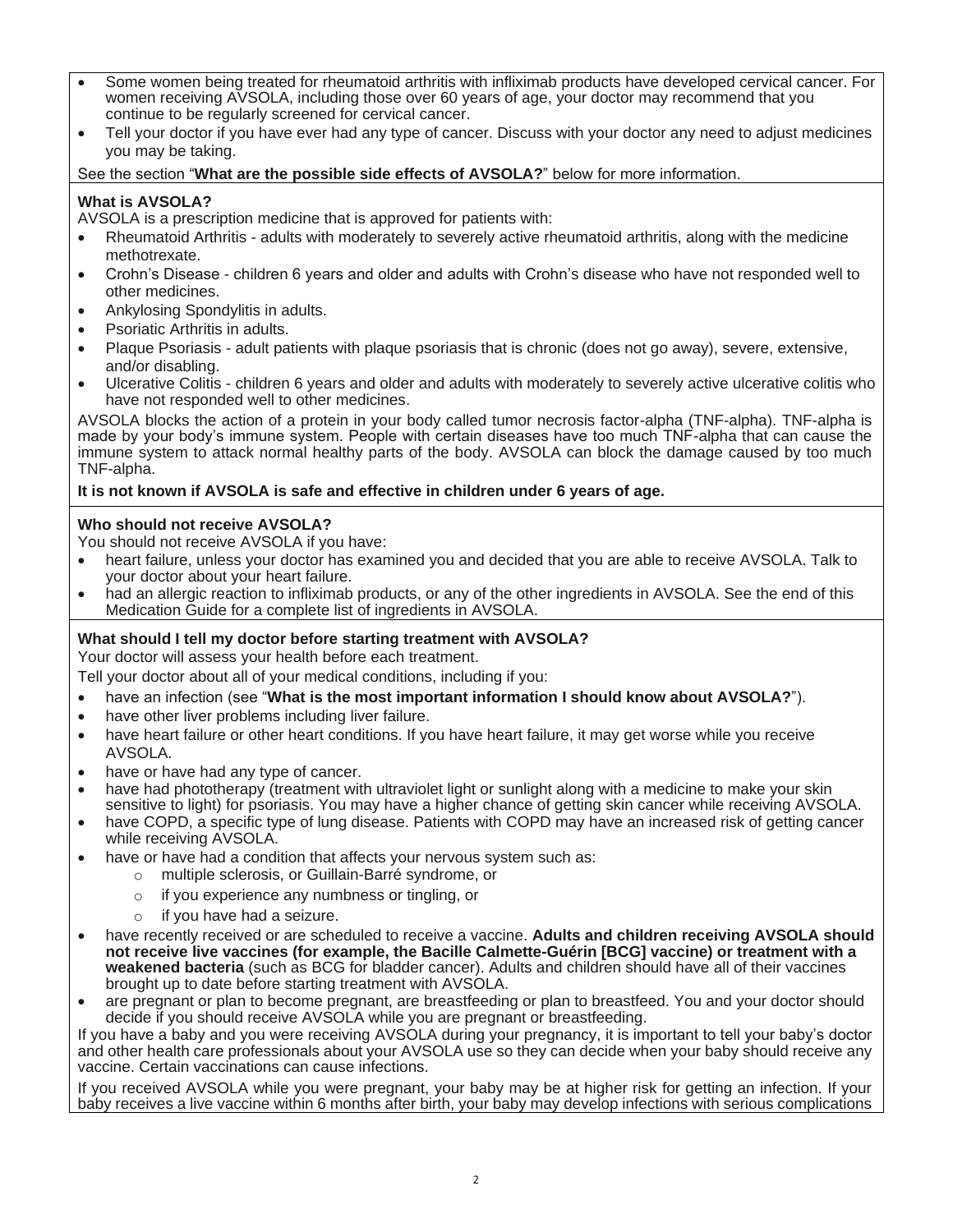that can lead to death. This includes live vaccines such as the BCG, rotavirus, or any other live vaccines. For other types of vaccines, talk with your doctor.

## **How should I receive AVSOLA?**

- You will be given AVSOLA through a needle placed in a vein (IV or intravenous infusion) in your arm.
- Your doctor may decide to give you medicine before starting the AVSOLA infusion to prevent or lessen side effects.
- Only a healthcare professional should prepare the medicine and administer it to you.
- AVSOLA will be given to you over a period of about 2 hours.
- If you have side effects from AVSOLA, the infusion may need to be adjusted or stopped. In addition, your healthcare professional may decide to treat your symptoms.
- A healthcare professional will monitor you during the AVSOLA infusion and for a period of time afterward for side effects. Your doctor may do certain tests while you are receiving AVSOLA to monitor you for side effects and to see how well you respond to the treatment.
- Your doctor will determine the right dose of AVSOLA for you and how often you should receive it. Make sure to discuss with your doctor when you will receive infusions and to come in for all your infusions and follow-up appointments.

## **What should I avoid while receiving AVSOLA?**

Do not take AVSOLA together with medicines such as KINERET (anakinra), ORENCIA (abatacept), ACTEMRA (tocilizumab), or other medicines called biologics that are used to treat the same conditions as AVSOLA.

**Tell your doctor about all the medicines you take,** including prescription and over-the-counter medicines, vitamins, and herbal supplements. These include any other medicines to treat Crohn's disease, ulcerative colitis, rheumatoid arthritis, ankylosing spondylitis, psoriatic arthritis or psoriasis.

Know the medicines you take. Keep a list of your medicines and show them to your doctor and pharmacist when you get a new medicine.

# **What are the possible side effects of AVSOLA?**

AVSOLA can cause serious side effects, including:

## See "**What is the most important information I should know about AVSOLA?**"

#### **Serious Infections**

- Some patients, especially those 65 years and older have had serious infections while receiving infliximab products, such as AVSOLA. These serious infections include TB and infections caused by viruses, fungi, or bacteria that have spread throughout the body or cause infections in certain areas (such as skin). Some patients die from these infections. If you get an infection while receiving treatment with AVSOLA your doctor will treat your infection and may need to stop your AVSOLA treatment.
- Tell your doctor right away if you have any of the following signs of an infection while receiving or after receiving AVSOLA:
	-
	- o a fever **but a fever** o have flu-like symptoms
	- o feel very tired **o warm, red, or painful skin**
- 

- o have a cough
- Your doctor will examine you for TB and perform a test to see if you have TB. If your doctor feels that you are at risk for TB, you may be treated with medicine for TB before you begin treatment with AVSOLA and during treatment with AVSOLA.
- Even if your TB test is negative, your doctor should carefully monitor you for TB infections while you are receiving AVSOLA. Patients who had a **negative** TB skin test before receiving infliximab products have developed active TB.
- If you are a chronic carrier of the hepatitis B virus, the virus can become active while you are being treated with AVSOLA. In some cases, patients have died as a result of hepatitis B virus being reactivated. Your doctor should do a blood test for hepatitis B virus before you start treatment with AVSOLA and occasionally while you are being treated. Tell your doctor if you have any of the following symptoms:
	-
	- o feel unwell o tiredness (fatigue)
	- - poor appetite **of the fever, skin rash**, or joint pain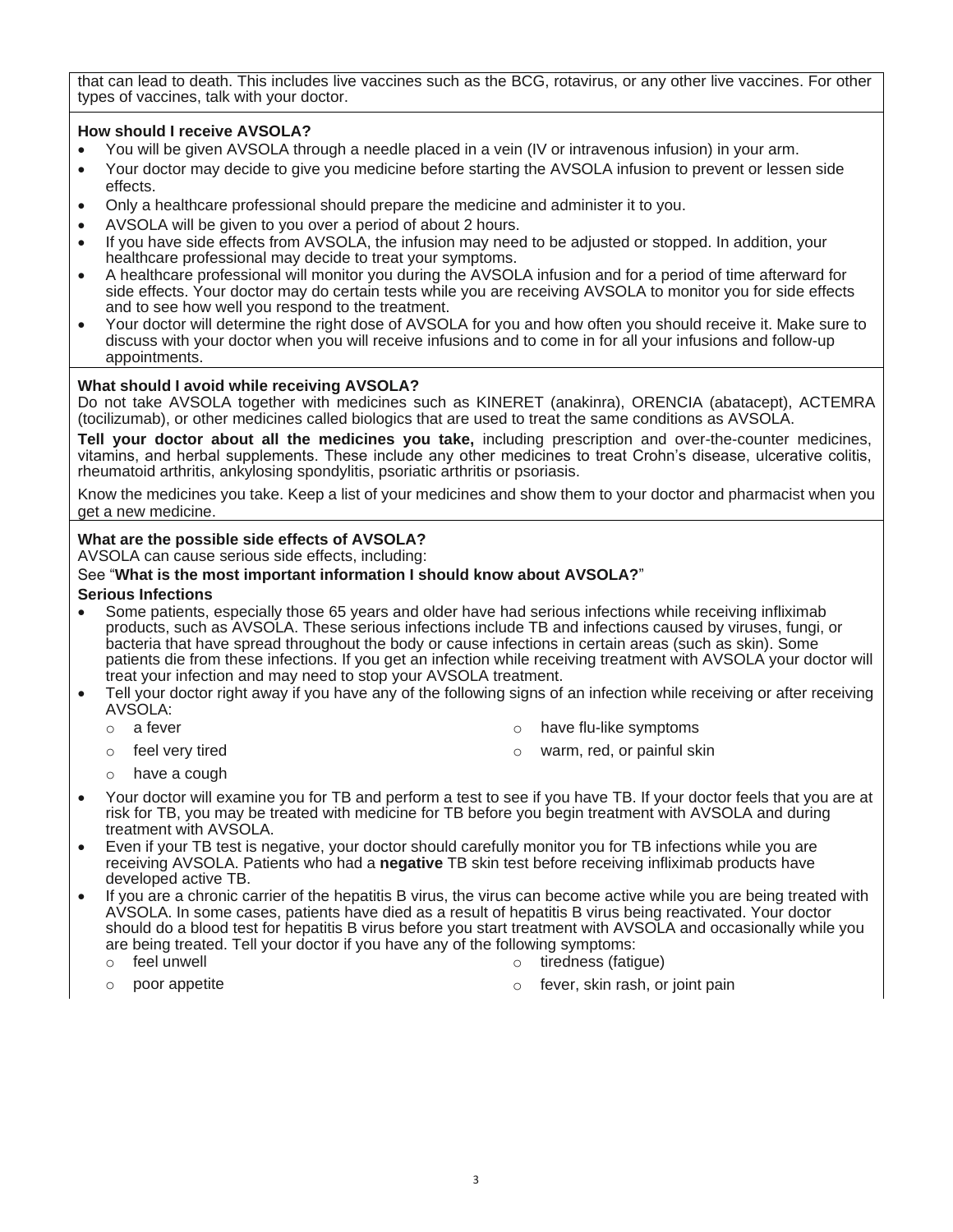# **Heart Failure**

If you have a heart problem called congestive heart failure, your doctor should check you closely while you are receiving AVSOLA. Your congestive heart failure may get worse while you are receiving AVSOLA. Be sure to tell your doctor of any new or worse symptoms including:

- 
- shortness of breath **•** sudden weight gain
- swelling of ankles or feet

Treatment with AVSOLA may need to be stopped if you get new or worse congestive heart failure.

### **Other Heart Problems**

Some patients have experienced a heart attack (some of which led to death), low blood flow to the heart, or abnormal heart rhythm within 24 hours of beginning their infusion of infliximab products. Symptoms may include chest discomfort or pain, arm pain, stomach pain, shortness of breath, anxiety, lightheadedness, dizziness, fainting, sweating, nausea, vomiting, fluttering or pounding in your chest, and/or a fast or a slow heartbeat. Tell your doctor right away if you have any of these symptoms.

## **Liver Injury**

Some patients receiving infliximab products have developed serious liver problems. Tell your doctor if you have:

- jaundice (skin and eyes turning yellow) fever
- 
- dark brown-colored urine **•** extreme tiredness (severe fatigue)
- pain on the right side of your stomach area (right-sided abdominal pain)

# **Blood Problems**

In some patients receiving infliximab products, the body may not make enough of the blood cells that help fight infections or help stop bleeding. Tell your doctor if you:

- have a fever that does not go away **•** look very pale
- bruise or bleed very easily

## **Nervous System Disorders**

Some patients receiving infliximab products have developed problems with their nervous system. Tell your doctor if you have:

- 
- changes in your vision **•** numbness or tingling in any part of your body
- weakness in your arms or legs **•** seizures
	-

Some patients have experienced a stroke within approximately 24 hours of their infusion with infliximab products. Tell your doctor right away if you have symptoms of a stroke which may include: numbness or weakness of the face, arm or leg, especially on one side of the body; sudden confusion, trouble speaking or understanding; sudden trouble seeing in one or both eyes, sudden trouble walking, dizziness, loss of balance or coordination or a sudden, severe headache.

#### **Allergic Reactions**

Some patients have had allergic reactions to infliximab products. Some of these reactions were severe. These reactions can happen while you are getting your AVSOLA treatment or shortly afterward. Your doctor may need to stop or pause your treatment with AVSOLA and may give you medicines to treat the allergic reaction. Signs of an allergic reaction can include:

- hives (red, raised, itchy patches of skin) high or low blood pressure
- difficulty breathing **the example of the set of the set of the set of the set of the set of the set of the set of the set of the set of the set of the set of the set of the set of the set of the set of the set of the set o**
- 
- - chest pain chills

Some patients treated with infliximab products have had delayed allergic reactions. The delayed reactions occurred 3 to 12 days after receiving treatment with infliximab products. Tell your doctor right away if you have any of these signs of delayed allergic reaction to AVSOLA:

- 
- 
- 
- sore throat
- fever **•** muscle or joint pain
- rash  **rash swelling of the face and hands •** swelling of the face and hands
- headache difficulty swallowing